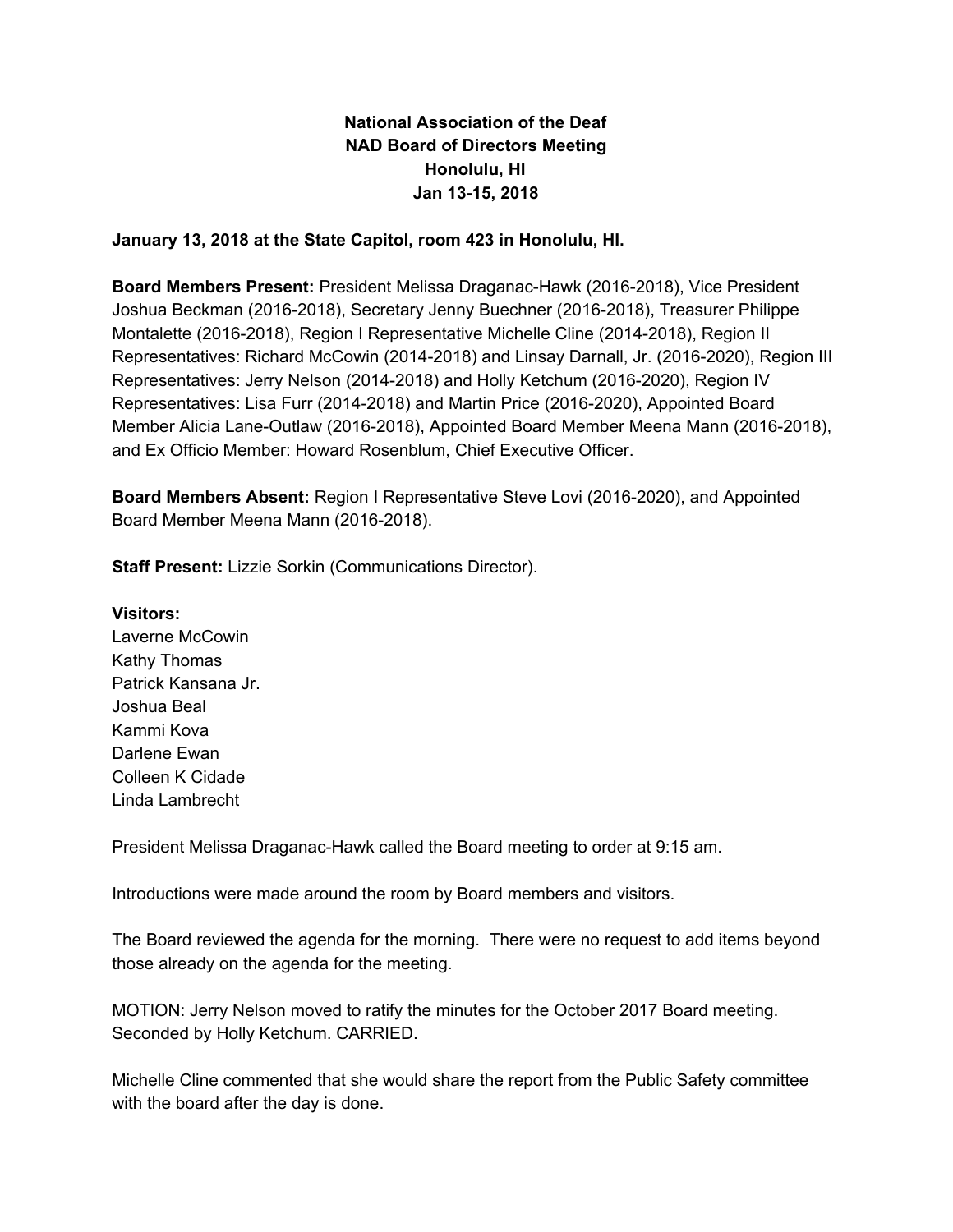Richard McCowin commented he would update the Region II Board Report.

President Melissa Draganac-Hawk commented that she received an email from RID President Melvin Walker, and will share with the board for discussion on Saturday.

Richard McCowin had questions on the status of the Oklahoma City shooting incident, and the joint press release sent out by the NAD and the Oklahoma Association of the Deaf. The board identified the need to discuss a communications plan for responding to media and the community after an incident that affects any part of the community.

The board discussed how to recruit nominees for Handwave recognitions for the year. Region Board members will share at least two names per region with Michelle Cline, who will then share them with Lizzie Sorkin.

The board also discussed whether we should keep Region Reports in NADMag. The board recognizes the value and importance of the reports, and will continue to share updates for NADMag.

President Melissa Draganac-Hawk called for a recess at 10:13 am.

The meeting resumed at 10:28 am.

Treasurer Philippe Montalette presented the Finance Report. First, he shared the current budget, with 6 month proposed revisions.

MOTION: Richard McCowin moved to approve the 6-month revised budget as presented. Seconded by Joshua Beckman. CARRIED.

Treasurer Philippe Montalette presented the 2018-2019 proposed budget.

MOTION: Jenny Buechner moved to approve the 2018-2019 budget. Seconded by Joshua Beckman. CARRIED.

President Melissa Draganac-Hawk called for a recess at 11:20 am for a visit to the Hawaii Disability and Communication Access Board, at the Princess Victoria Kamamalu Building, and then lunch.

The board members returned at 1:05 pm for a presentation by Colleen Kapuaililiani Cidade on Hawaii History Tradition and Culture.

President Melissa Draganac-Hawk called for a recess at 2:05 pm.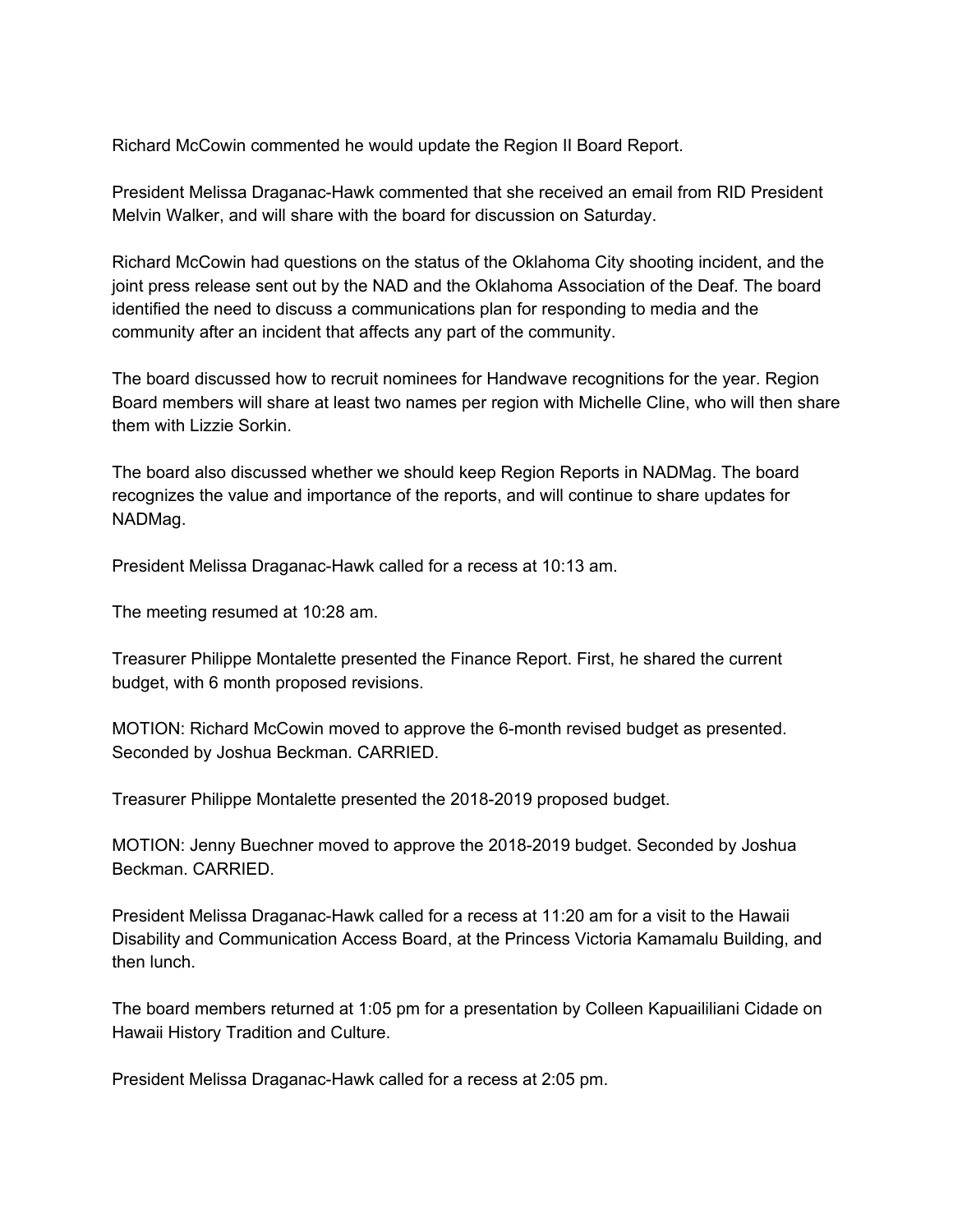The meeting resumed at 2:21 pm.

The board discussed updates on the 2016-2018 Priorities.

National Employment Resource Center - Board Liaison Holly Ketchum shared that the website content is done, however ASL videos are needed. The board discussed ideas on how to accomplish that.

Child Protective Services and Best Practices with Respect to Language/Culture - Howard Rosenblum shared that a draft of a sample bill for CPS rights for states will be available for Board review prior to the April Board meeting.

Campaign to End Language and Cultural Deprivation - Howard Rosenblum shared that they are working on the Campaign plans, while at the same time dealing with a lot of video projects that need to be done during this time of year due to Conference planning. The board discussed strategies to help move along the video projects for both this campaign and preparation for the Conference.

Creation of Mental Health Training Program and a Communication Hub on Health Related Information - Howard Rosenblum reported on the program component, and shared that the Mental Health committee chair, John Gournaris is working on this, and making good progress. Western Oregon University is interested in establishing a program. Additional information and details are still in the works.

Communication Hub portion is moved to the Clearinghouse priority. Alicia Lane-Outlaw, Board Liaison of the Outreach Committee shared that they started work on this portion of the priority. The committee contacted chairs of various committees to identify important topics. There are some concerns regarding validation of the content, and would like to have them reviewed by Subject Matter Experts. There was a discussion about sharing the content with appropriate organizations and individuals to review, such as the American Medical Professionals with Hearing Loss (AMPHL).

Enhance NAD Info Clearinghouse and Communications Strategy - Discussion regarding this priority will be done at a later time.

Martin Price led a discussion about Vision 2020 on behalf of the Organizational Structure committee chair, Meena Mann. The board discussed whether we want to create a new vision for beyond 2020, and how to approach that. The board discussed whether we need to establish a new Vision, and whether there should be a timeline for that, or if it should be timeless. There was also a discussion whether there is value in keeping the Vision for priorities to stay in alignment with the vision of the NAD. The board asked the committee to reconvene and make a recommendation for the Board, and to bring to the Council of Representatives at the 2018 Biennial Conference.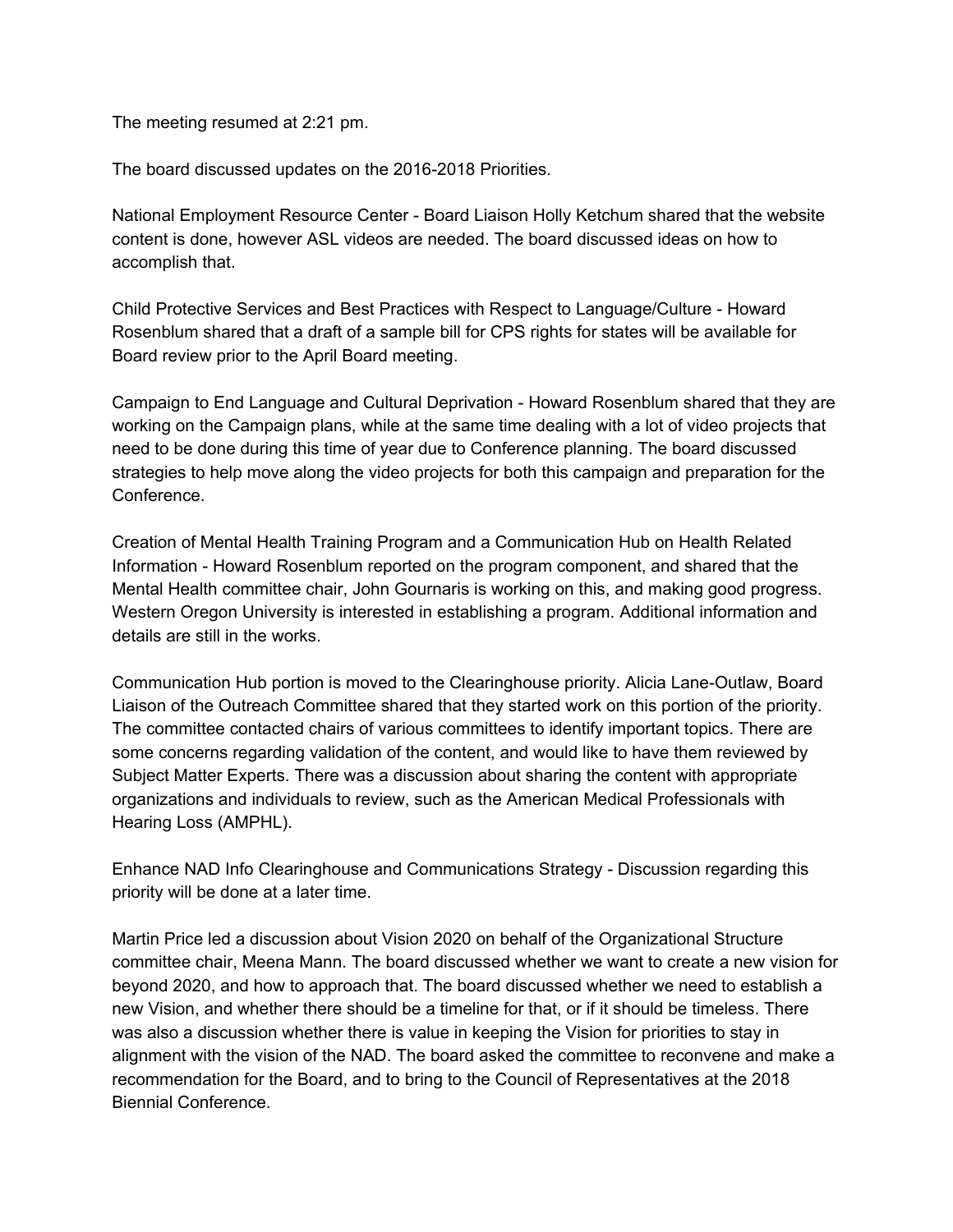The Board had a discussion regarding ways to enhance membership benefits for State Associations and Affiliates.

President Melissa Draganac-Hawk called for a recess at 4:57 pm.

### **January 14, 2018 at the Hawaii School for the Deaf and Blind in Honolulu, HI.**

**Board Members Present:** President Melissa Draganac-Hawk (2016-2018), Vice President Joshua Beckman (2016-2018), Secretary Jenny Buechner (2016-2018), Treasurer Philippe Montalette (2016-2018), Region I Representative Michelle Cline (2014-2018), Region II Representatives: Richard McCowin (2014-2018) and Linsay Darnall, Jr. (2016-2020), Region III Representatives: Jerry Nelson (2014-2018) and Holly Ketchum (2016-2020), Region IV Representatives: Lisa Furr (2014-2018) and Martin Price (2016-2020), Appointed Board Member Alicia Lane-Outlaw (2016-2018), Appointed Board Member Meena Mann (2016-2018), and Ex Officio Member: Howard Rosenblum, Chief Executive Officer.

**Board Members Absent:** Region I Representative Steve Lovi (2016-2020), and Appointed Board Member Meena Mann (2016-2018).

**Staff Present:** Lizzie Sorkin (Communications Director).

#### **Visitors:**

Brian Nakamoto Patrick Kansana Jr. Meilia Sonza Denny Voreck Trey Balding Sharlyn Chung Kian Guam Aul Florence Rapow Peggy Liang Angel Ramos Linda Lambrecht Joshua Smith Steve Laracuente Kammi Koza Karen Quinones Nicholas Rivera Jeff Lambrecht

President Melissa Draganac-Hawk called the meeting to order at 1:35 pm.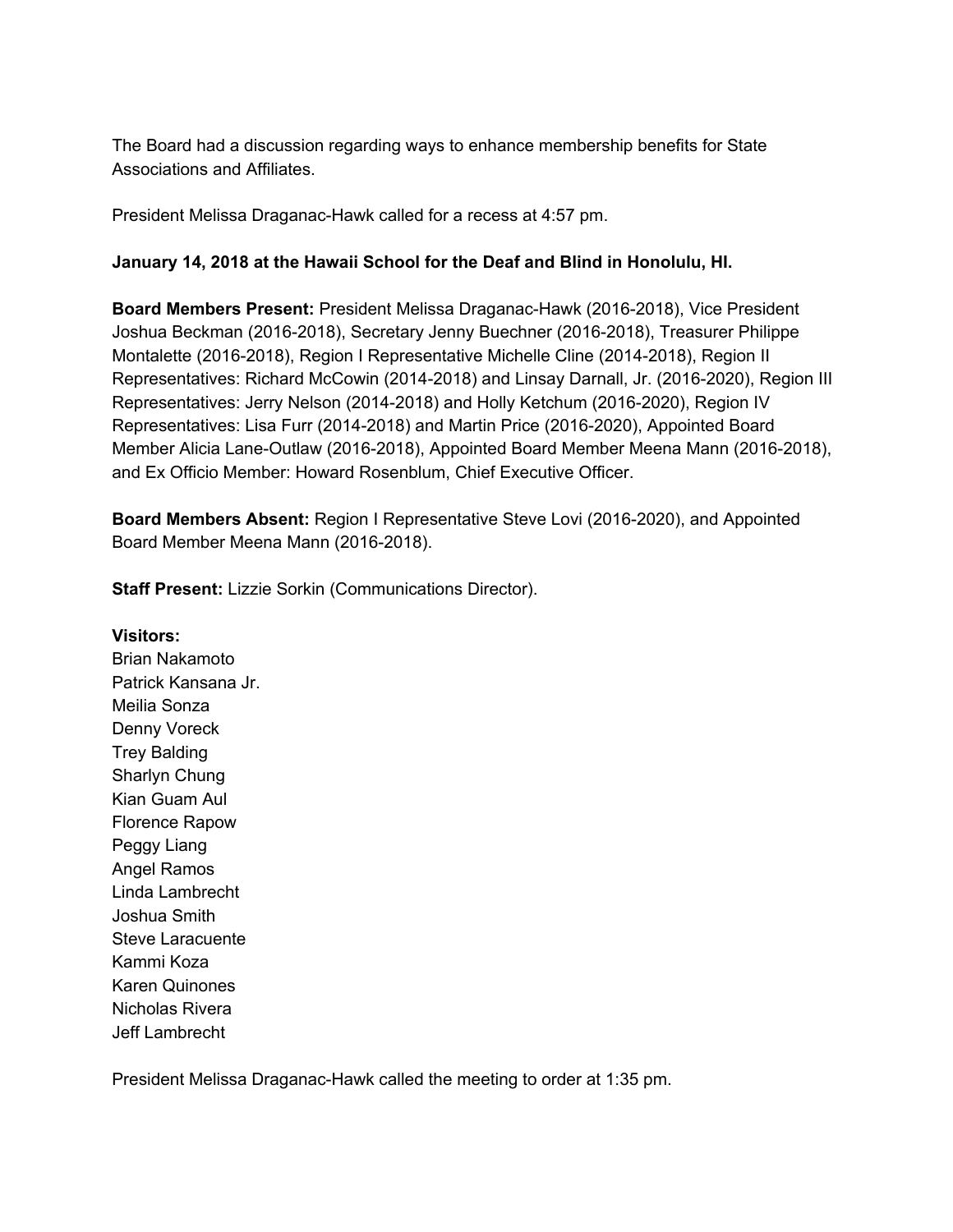Introductions were made around the room by Board members and visitors.

President Melissa Draganac-Hawk led a discussion about changing the date of the Order of Georges and Georgettes luncheon at the 2018 Biennial Conference. The board agreed to move the luncheon to Saturday, July 7th.

Jerry Nelson led a discussion about the new format for the Community Forum in regards to the breakout categories for priorities. It was determined that the categories for the Community Forum will be determined after we receive proposed priorities. Instead of setting categories ahead of time, there will be suggestions for areas for proposed priorities for members to help guide them.

The board discussed different strategies to reach out to the membership and explain how to draft and submit proposed priorities.

The board discussed different methods for voting procedures. It was decided that NAD will obtain "clickers" for electronic voting for the delegates.

Election Reform: Board Liaison Jenny Buechner shared recommendations from the committee on updates to the Election Guidelines. The board provided feedback on those recommendations and provided additional recommendations.

MOTION: Jerry Nelson moved to approve the election reform guidelines as proposed with changes as discussed in meeting. Seconded by Holly Ketchum. CARRIED.

President Melissa Draganac-Hawk called for a recess at 3:05 pm.

The meeting resumed at 3:14 pm.

Philippe Montalette led a discussion about the Call for Awards for the 2018 Biennial Conference. Videos describing each award will be made and distributed. The deadline for nominations will be in early April, in time for the next NAD Board meeting.

Martin Price shared updates with the board regarding the Steering Committee. Two representatives have been identified, and two more are needed to represent each of the regions, as well as affiliates. It was decided that there is a need for timestamps of the latest version of the Proposed Priorities available via google drive, and print handouts, so that people know which version they're reviewing.

The board discussed plans to do an electronic vote of ballot for Delegates in narrowing down the top 20 proposed priorities from the Community Forum down to the top 5 Priorities for 2018-2020.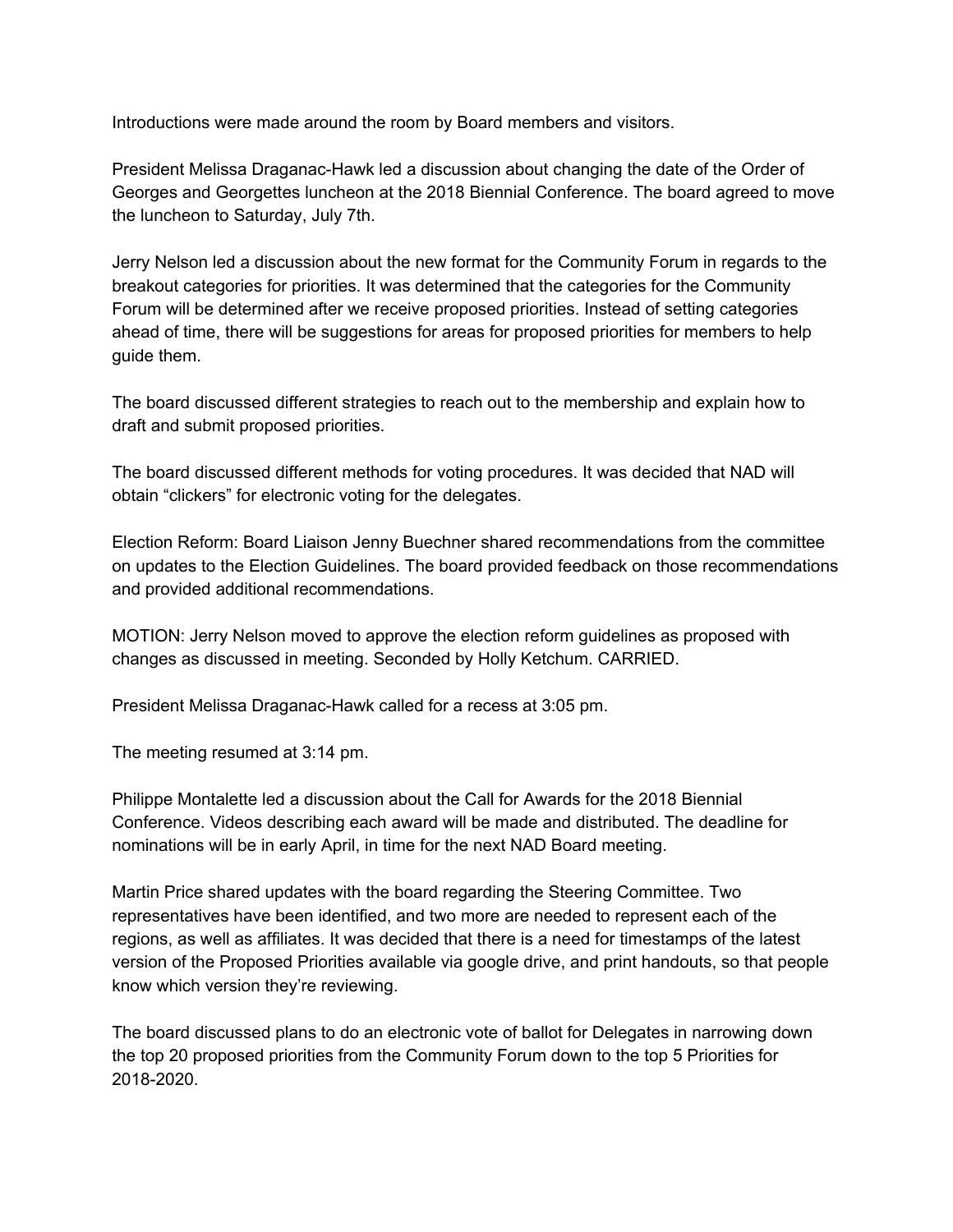Joshua Beckman shared that there will be Jr. NAD pages available during the conference, with the goal of adding on duties for leadership development.

President Melissa Draganac-Hawk explained there will be two Conference Chairs, Steve Lovi and Michelle Cline. Lovi will work with Connecticut Association of the Deaf, and Cline will work with Board members to get updates on the various conference-related duties and committees.

President Melissa Draganac-Hawk called for a recess at 4:25 pm.

The meeting resumed at 4:33 pm.

Alicia Lane-Outlaw shared updates regarding the Enhance NAD Info Clearinghouse and Communications Strategy. The Outreach committee developed a tool for NAD Headquarters to utilize to help collect data regarding contacts and inquiries, how they were made, and what the outcome(s) is.

President Melissa Draganac-Hawk led a discussion about the Gift of Language campaign, and which funds should be used to support that work.

MOTION: Darnall moved to approve to use the Youth Program Fund to complete the Gift of Language Campaign project. Seconded by Martin Price. CARRIED.

President Melissa Draganac-Hawk called for a recess at 5:23 pm.

## **January 15, 2018 at the Hawaii School for the Deaf and Blind in Honolulu, HI.**

**Board Members Present:** President Melissa Draganac-Hawk (2016-2018), Vice President Joshua Beckman (2016-2018), Secretary Jenny Buechner (2016-2018), Treasurer Philippe Montalette (2016-2018), Region I Representative Michelle Cline (2014-2018), Region II Representatives: Richard McCowin (2014-2018) and Linsay Darnall, Jr. (2016-2020), Region III Representatives: Jerry Nelson (2014-2018) and Holly Ketchum (2016-2020), Region IV Representatives: Lisa Furr (2014-2018) and Martin Price (2016-2020), Appointed Board Member Alicia Lane-Outlaw (2016-2018), Appointed Board Member Meena Mann (2016-2018), and Ex Officio Member: Howard Rosenblum, Chief Executive Officer.

**Board Members Absent:** Region I Representative Steve Lovi (2016-2020), and Appointed Board Member Meena Mann (2016-2018).

**Staff Present:** Lizzie Sorkin (Communications Director).

President Melissa Draganac-Hawk called the meeting to order at 8:04 am.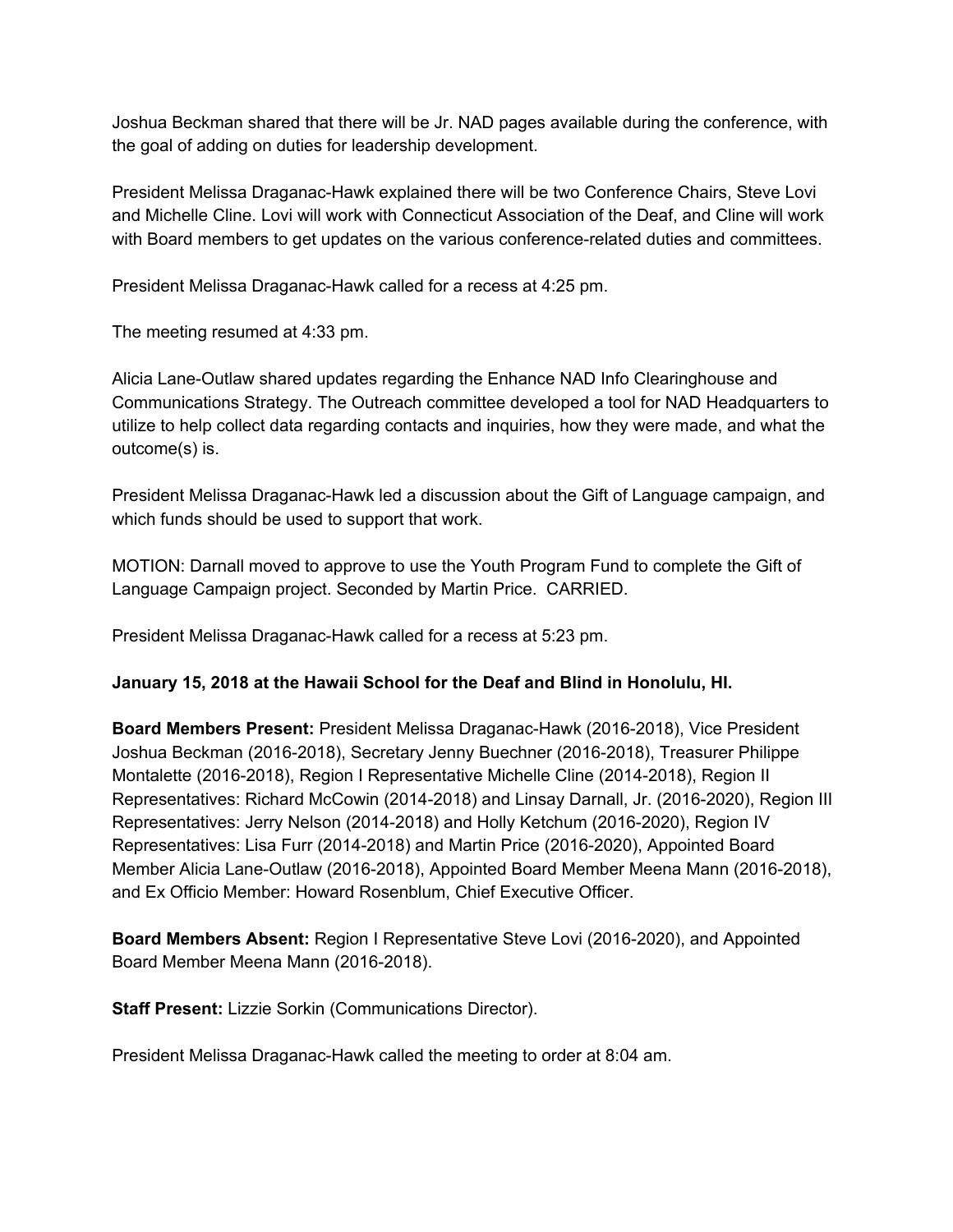Board reviewed the agenda for the morning. There were no request to add items beyond those already on the agenda for the meeting.

Jerry Nelson started a discussion regarding the State Association and Affiliate Committee and its purpose.

The meeting was interrupted at 8:08 am with an Emergency Alert to seek shelter because of a missile launch. Board meeting went to recess immediately.

The meeting resumed at 8:30 am.

The Board had a discussion regarding the recent Emergency Alert.

Jerry Nelson resumed his discussion regarding the State Association and Affiliate Committee and its purpose. It was determined an ad hoc committee is needed to address this topic.

President Melissa Draganac-Hawk shared that the European Union of the Deaf is interested in observing the upcoming NAD Conference, and would like for the succeeding Executive Board to visit their next conference to share information, as well as seek opportunities to work together in the future.

Holly Ketchum shared with the board concerns about creating ASL videos for the National Employment Resource Center, and how to complete this in time for the conference.

MOTION: Lisa Furr moved that we use NAD funds to create ASL videos for the National Employment Resource Center priority. Second by Joshua Beckman. CARRIED.

President Melissa Draganac-Hawk called for a recess at 9:30 am.

The meeting resumed at 9:43 am.

President Melissa Draganac-Hawk shared the email she received from Registry of Interpreters of the Deaf (RID) President Melvin Walker in regards to the joint-committee for review of the Code of Professional Conduct (CPC). The board discussed concerns in regards to the RID committee members' progress on review of the CPC.

Martin Price shared updates from the Youth Committee. They want to establish a section within the NAD.

MOTION: Alicia moved that upon submission of all final information and application, the NAD approve formation of the NAD Youth Section. Seconded by Michelle.